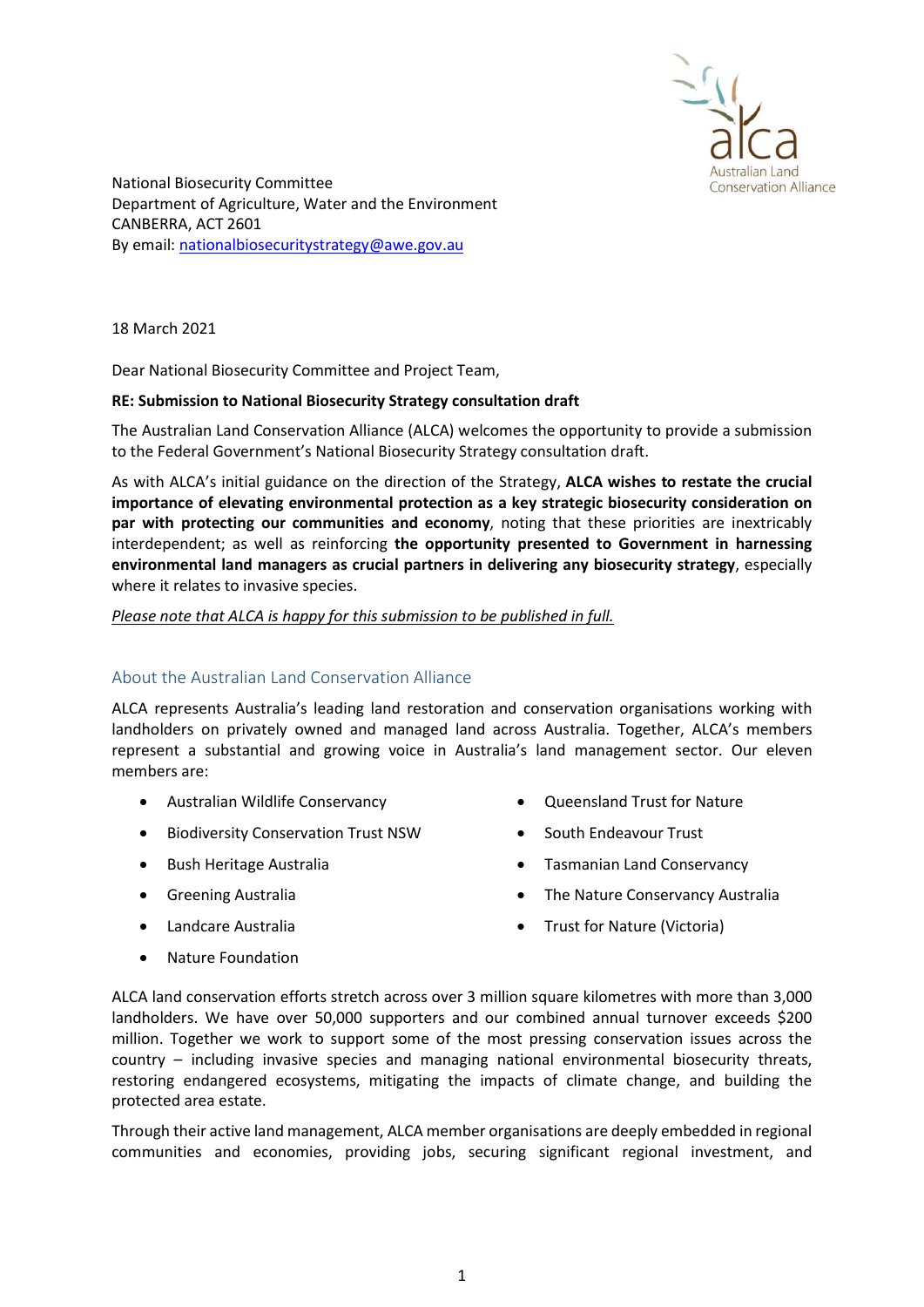

safeguarding remaining native habitat for the local community with its many positive spillover effects for agriculture.

Some ALCA members are statutory entities; the views expressed in this submission do not necessarily represent the views of the Government administering those statutory entities.

# Recommendations

ALCA's recommendations to initial consultation to the Strategy have been restated below, with additional commentary regarding whether they have been appropriately and adequately addressed in the current draft Strategy.

However, to summarise the most critical recommendations:

- The environment needs to be re-elevated in the final Strategy to have an equal standing with the economy and communities – as it was in the National Biosecurity Statement and Intergovernmental Agreement on Biosecurity. This is a highly salient omission.
- The role of environmental groups especially private land conservation organisations, given their central role in land management – should not only be more prominent, but their potential as delivery partners in community engagement, data-sharing, and direct assistance in implementing biosecurity control efforts (such as invasive species management or eradication) should be explicitly recognised.

#### Elevating the importance of the environment

1. The Strategy should clearly articulate the deep, inextricable, and interdependent interconnection between managing biosecurity threats to safeguard our Australian environment and the management of biosecurity threats to safeguard our communities and economy. Crucially, communities and the economy cannot be protected without protecting our environment. Protecting our environment should be afforded the same standing in the Strategy as protecting our community and economy.

> Additional commentary: Despite occasional positive language relating to the environment, ALCA notes that environmental concerns have not been given equal standing in the Strategy's narrative, despite the prominence of the environment in the National Biosecurity Statement, and the equal standing given to the environment in the 2019 Intergovernmental Agreement on Biosecurity.

2. Protecting the Australian environment is a critically important national objective, and this objective should be clearly stated in the Strategy.

> Additional commentary: ALCA notes that the environment has been included in the Shared Purpose in the draft Strategy.

3. The Strategy must consider the entire length of the invasion curve  $-$  whilst prevention is clearly the best approach for emerging threats, there must be approaches developed for eradication, containment and long-term management of pests, diseases, and weeds.

> Additional commentary: There is no clear indication that this has been considered or incorporated into the draft Strategy; there should be explicit references to prevention, eradication, and containment as necessary components to a properly holistic national biosecurity strategy.

4. The Strategy needs to facilitate community buy-in and support for biosecurity action, including from the private land conservation sector.

> Additional commentary: This has been partially addressed in the draft Strategy. ALCA encourages an explicit reference to private land conservation organisations given their central role in land management.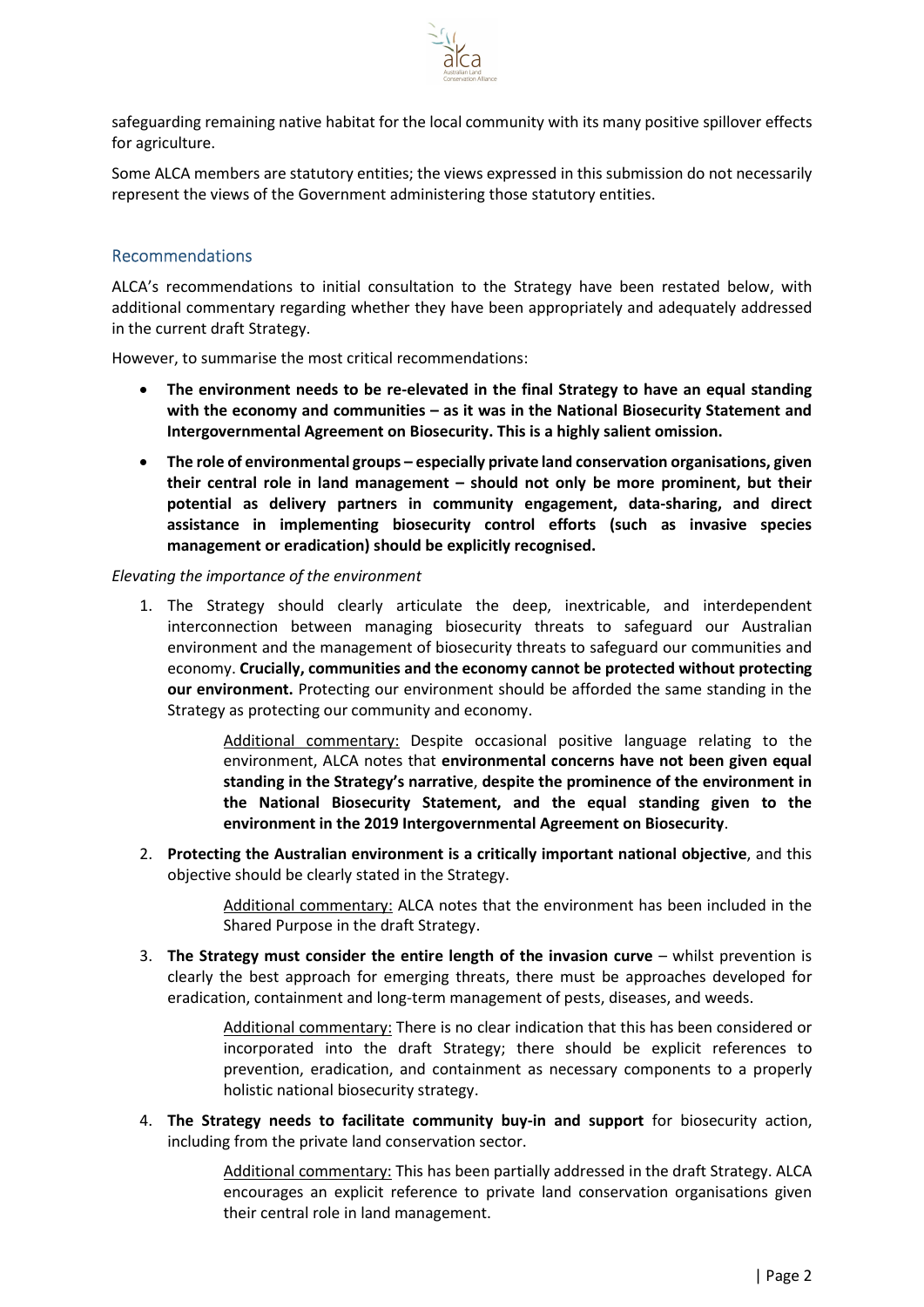

5. In devising the Strategy, the value to national biosecurity from supporting existing private conservation landholders should be considered, as should its expansion. Private land conservation organisations and the landholders with which they engage are critical to national biosecurity outcomes.

> Additional commentary: This has not been addressed in the draft Strategy. Given their central role in land management, at least the consideration of support for private land conservation organisations to contribute to national biosecurity outcomes should be explicitly stated.

Opportunities to leverage private land conservation organisations

6. Private land conservation organisations are key stakeholders in our national biosecurity and should be routinely engaged in the implementation and evolution of the Strategy.

> Additional commentary: ALCA welcomes the references to environmental groups within the Appendix of the draft Strategy; however, private land conservation organisations should be explicitly referenced given their central role in land management.

7. The Strategy should recognise the unique opportunity that private land conservation organisations provide as an avenue of community engagement, with ALCA members being able to reach many thousands of landholders across over 3 million square kilometres of the Australian landmass. However, these organisations would require support to facilitate community engagement on biosecurity issues.

> Additional commentary: As above, ALCA welcomes the references to environmental groups within the Appendix of the draft Strategy; however, private land conservation organisations should be explicitly recognised as a key avenue for community engagement given their central role in land management and unique community role.

### Data transparency and availability

8. Increased data transparency and availability is crucial to improving biosecurity outcomes; the Strategy will need to outline how this will be achieved.

> Additional commentary: ALCA welcomes the references to data sharing and accessibility, especially on page 9 of the draft Strategy where it states: "Actively share data and research widely" and "Enhance the accessibility and use of surveillance and interception data".

9. Private land conservation organisations (including ALCA members) are experienced in data collection, methodologies, and handling. They often lead collaborations in right-way science approaches, as well as recognising rights and opportunities for Aboriginal and Torres Strait Island community leadership and collaboration in land management, conservation, science, and knowledge that are relevant to the Strategy. With appropriate support, private land conservation organisations are well-placed to contribute to Government biosecurity datasets.

> Additional commentary: ALCA welcomes the language in the Appendix, although encourages an explicit reference to private land conservation organisations given their central role in land management.

#### Research

10. The Strategy should consider national biosecurity research investment priorities, including the feasibility of high-tech control technologies for invasive species, such as  $-$  for example  $$ gene drive.